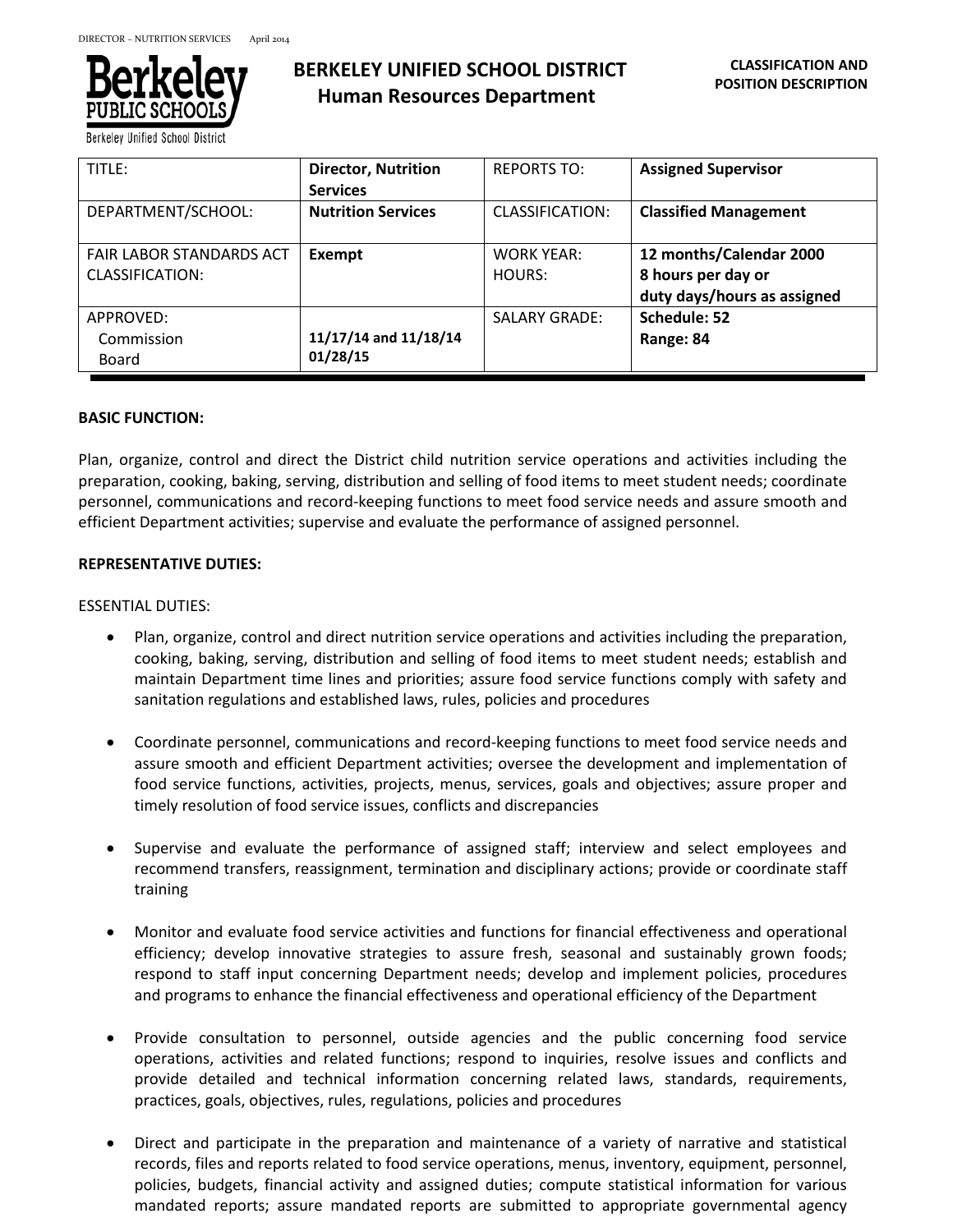according to established time lines; prepare grants and donor solicitations as necessary

- Coordinate and direct food service inventory functions; estimate and order appropriate amounts of food service items, equipment and supplies; direct the receipt, storage and rotation of food items and supplies; organize and direct daily and periodic inventories; coordinate related purchasing activities with vendors and other outside agencies
- Plan, organize and direct food service cashiering and accounting functions; review and verify accuracy of receipts and transactions; prepare, receive and verify bank deposits; review subordinate records, reports, receipts and transport sheets for accuracy and completeness; identify and resolve discrepancies
- Coordinate and direct activities and personnel to assure food service facilities, equipment and utensils are maintained in a clean and sanitary condition; inspect and review food preparation and serving areas to assure appropriate health and safety standards are maintained
- Develop and implement daily menus according to established portion control and recipe guidelines and health and nutrition requirements; calculate and adjust recipes for new menu items as directed; develop and maintain new recipes to meet menu requirements; coordinate and direct catering functions for special school events as needed
- Provide technical information and assistance to the administrator regarding food service activities, needs and issues; assist in the formulation and development of policies, procedures and programs
- Communicate with students, staff and various outside agencies to exchange information, coordinate activities and programs and resolve issues or concerns
- Operate standard food service and office equipment; utilize a computer and assigned software; drive a vehicle to various sites to conduct work
- Direct and maintain the District's recycling and composting program
- Attend and conduct a variety of meetings as assigned; develop, implement and conduct departmental in-services as directed

OTHER DUTIES: Perform related duties as assigned

# **KNOWLEDGE AND ABILITIES:**

# KNOWLEDGE OF:

Planning, organization and direction of food service operations and activities including the preparation, cooking, baking, serving, distribution and selling of food items

Methods of adjusting and extending recipes and proper substitutions

Sanitation and safety practices related to preparing, handling and serving food

Principles, theories and practices of child nutrition, food values, food combinations, economical substitutions and menu planning

Inventory practices and procedures including storage and rotation of perishable food

Quality and portion control techniques

Applicable local, State and federal laws, codes, ordinances, regulations, policies and procedures

Technical aspects of field of specialty

Food service organization, operations, policies and objectives

Principles and practices of administration, supervision and training